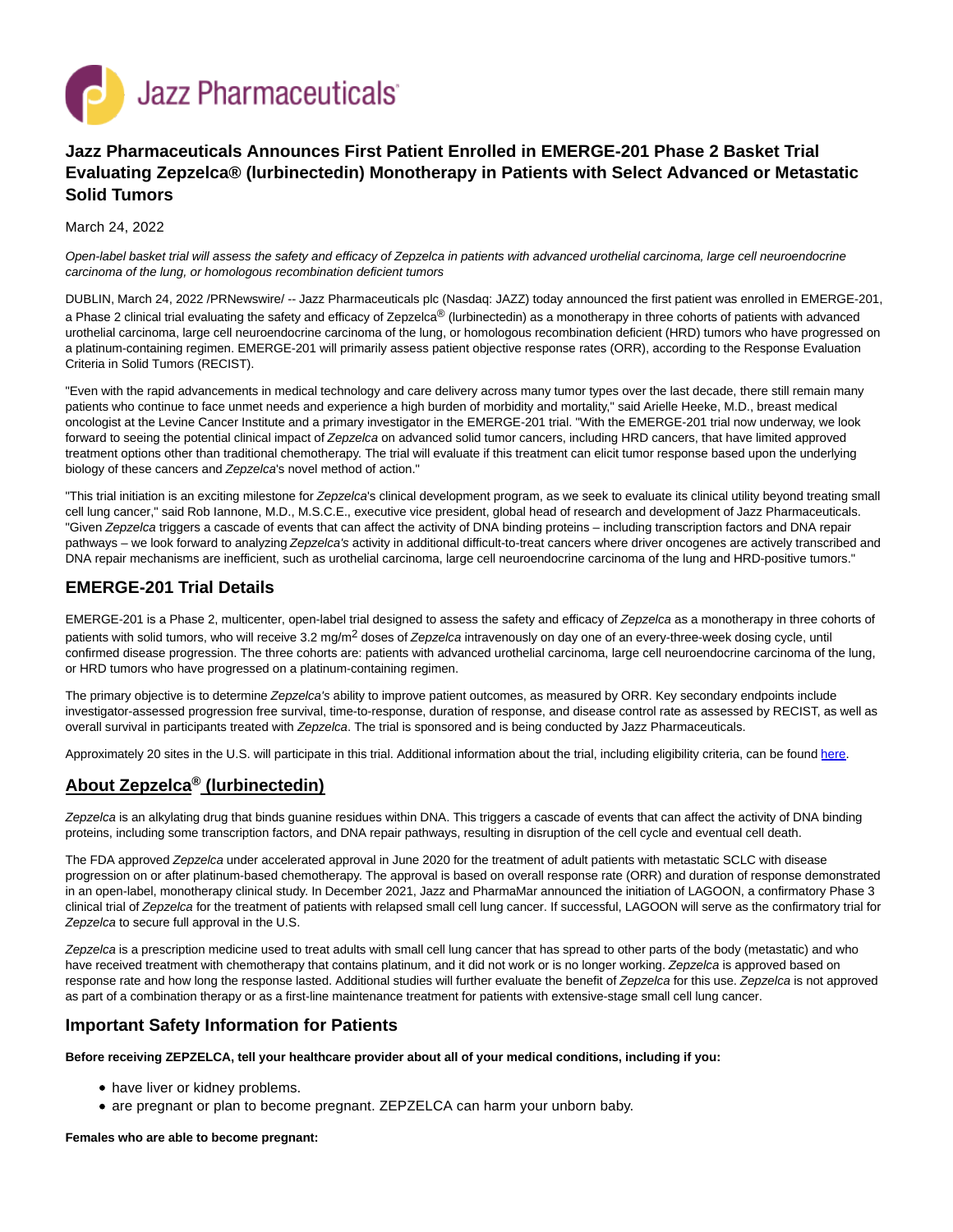- Your healthcare provider should do a pregnancy test before you start treatment with ZEPZELCA.
- You should use effective birth control (contraception) during treatment with and for 6 months after your final dose of ZEPZELCA.
- Tell your healthcare provider right away if you become pregnant or think that you are pregnant during treatment with ZEPZELCA.

**Males with female partners who are able to become pregnant** should use effective birth control during treatment with and for 4 months after your final dose of ZEPZELCA.

Females who are breastfeeding or plan to breastfeed. It is not known if ZEPZELCA passes into your breastmilk. Do not breastfeed during treatment with ZEPZELCA and for 2 weeks after your final dose of ZEPZELCA. Talk to your healthcare provider about the best way to feed your baby during treatment with ZEPZELCA.

**Tell your healthcare provider about all the medicines you take**, including prescription and over-the-counter medicines, vitamins, and herbal supplements. Certain other medicines may affect how ZEPZELCA works.

# **What should I avoid while using ZEPZELCA?**

Avoid eating or drinking grapefruit, or products that contain grapefruit juice during treatment with ZEPZELCA.

### **ZEPZELCA can cause serious side effects, including**:

**Low blood cell counts.** Low blood counts including low neutrophil counts (neutropenia) and low platelet counts (thrombocytopenia) are common with ZEPZELCA, and can also be severe. Some people with low white blood cell counts may get fever, or an infection throughout the body (sepsis), that can cause death. Your healthcare provider should do blood tests before you receive each treatment with ZEPZELCA to check your blood cell counts.

### **Tell your healthcare provider right away if you develop:**

- fever or any other signs of infection
- unusual bruising or bleeding
- tiredness
- pale colored skin
- **Liver problems**. Increased liver function tests are common with ZEPZELCA, and can also be severe. Your healthcare provider should do blood tests to check your liver function before you start and during treatment with ZEPZELCA.

### **Tell your healthcare provider right away if you develop symptoms of liver problems including:**

- loss of appetite
- nausea or vomiting
- pain on the right side of your stomach area (abdomen)
- Your healthcare provider may temporarily stop treatment, lower your dose, or permanently stop ZEPZELCA if you develop low blood cell counts or liver problems during treatment with ZEPZELCA.

### **The most common side effects of ZEPZELCA include:**

- **Tiredness**
- low white and red blood cell counts
- increased kidney function blood test (creatinine)
- increased liver function blood tests
- increased blood sugar (glucose)
- nausea
- decreased appetite
- muscle and joint (musculoskeletal) pain
- low level of albumin in the blood
- constipation
- trouble breathing
- low levels of sodium and magnesium in the blood
- vomiting
- $\bullet$  cough
- diarrhea

These are not all of the possible side effects of ZEPZELCA.

**Call your doctor for medical advice about side effects. You are encouraged to report negative side effects of prescription drugs to the FDA. Visit [www.fda.gov/medwatch o](http://www.fda.gov/medwatch)r call 1-800-FDA-1088. You may also report side effects to Jazz Pharmaceuticals at 1-800-520-5568.**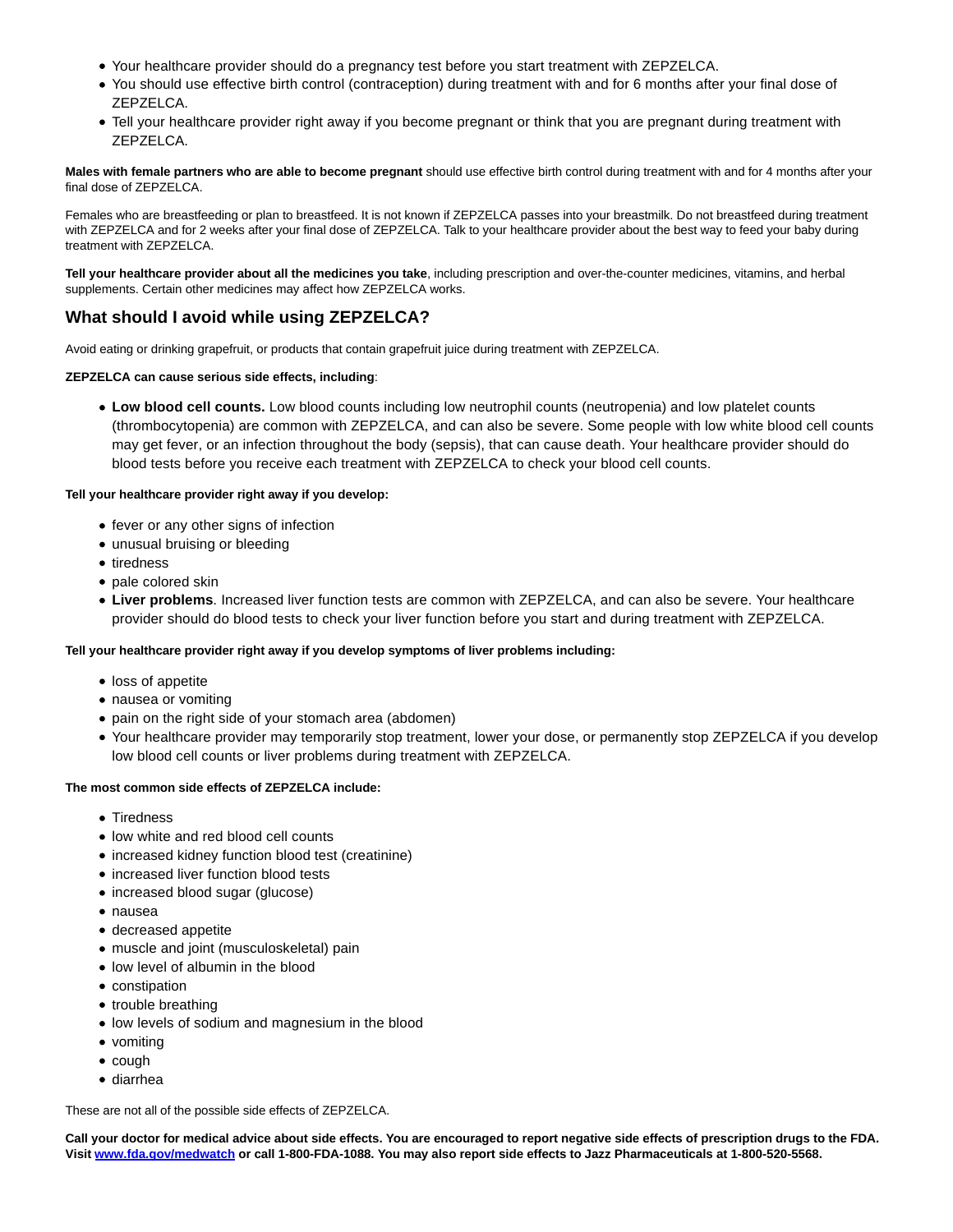#### **More information about Zepzelca, including Full Prescribing Information and Patient Information, is availabl[e here.](https://c212.net/c/link/?t=0&l=en&o=3482308-1&h=3367827357&u=https%3A%2F%2Fpp.jazzpharma.com%2Fpi%2Fzepzelca.en.USPI.pdf&a=here)**

ZEPZELCA is a trademark of Pharma Mar, S.A. used by Jazz Pharmaceuticals under license.

## **About Urothelial Carcinoma**

Urothelial carcinoma (UC) is the fourth most common tumor in the United States and is highly aggressive compared to other tumor types.[1] UC tumors often times spread locally, causing them to become more advanced and difficult to treat. Progressive disease after frontline chemotherapy is characterized by a short survival.[2]

# **About Large Cell Neuroendocrine Carcinoma**

Large cell neuroendocrine carcinoma (LCNEC) is a rare type of cancer that can occur in the lungs and colon. There is no standard of care for LCNEC in lung cancer due to limited data on its pathology and clinical trials, making it a condition with great unmet needs in treatment and management.[3]

# **About Homologous Recombination Deficient-Positive Tumors**

Homologous recombination deficiency (HRD) occurs across a variety of solid tumors including endometrial, biliary tract, urothelial, breast, pancreatic, gastric and esophageal. HRD hinders the body's essential mechanism that repairs damaged DNA in cells.[4] HRD tumors are seen in almost a fourth (17.4%) of tumors across 21 cancer types.

# **About Jazz Pharmaceuticals plc**

Jazz Pharmaceuticals plc (NASDAQ: JAZZ) is a global biopharmaceutical company whose purpose is to innovate to transform the lives of patients and their families. We are dedicated to developing life-changing medicines for people with serious diseases—often with limited or no therapeutic options. We have a diverse portfolio of marketed medicines and novel product candidates, from early- to late-stage development, in neuroscience and oncology. Within these therapeutic areas, we are identifying new options for patients by actively exploring small molecules and biologics, and through innovative delivery technologies and cannabinoid science. Jazz is headquartered in Dublin, Ireland and has employees around the globe, serving patients in nearly 75 countries. For more information, please visi[t www.jazzpharmaceuticals.com a](https://c212.net/c/link/?t=0&l=en&o=3482308-1&h=88882533&u=http%3A%2F%2Fwww.jazzpharmaceuticals.com%2F&a=www.jazzpharmaceuticals.com)nd follow @JazzPharma on Twitter.

# **Caution Concerning Forward-Looking Statements**

This press release contains forward-looking statements, including, but not limited to, statements related to Jazz Pharmaceuticals' belief in the potential of Zepzelca to provide a potentially new therapeutic option for certain solid tumor types and other statements that are not historical facts. These forward-looking statements are based on Jazz Pharmaceuticals' current plans, objectives, estimates, expectations and intentions and inherently involve significant risks and uncertainties. Actual results and the timing of events could differ materially from those anticipated in such forward-looking statements as a result of these risks and uncertainties, which include, without limitation, effectively launching and commercializing new products; obtaining and maintaining adequate coverage and reimbursement for the company's products; delays or problems in the supply or manufacture of the company's products; and other risks and uncertainties affecting the company, including those described from time to time under the caption "Risk Factors" and elsewhere in Jazz Pharmaceuticals' Securities and Exchange Commission filings and reports (Commission File No. 001-33500), including Jazz Pharmaceuticals' Annual Report on Form 10-K for the year ended December 31, 2021 and future filings and reports by Jazz Pharmaceuticals. Other risks and uncertainties of which Jazz Pharmaceuticals is not currently aware may also affect Jazz Pharmaceuticals' forwardlooking statements and may cause actual results and the timing of events to differ materially from those anticipated. The forward-looking statements herein are made only as of the date hereof or as of the dates indicated in the forward-looking statements, even if they are subsequently made available by Jazz Pharmaceuticals on its website or otherwise. Jazz Pharmaceuticals undertakes no obligation to update or supplement any forwardlooking statements to reflect actual results, new information, future events, changes in its expectations or other circumstances that exist after the date as of which the forward-looking statements were made.

### **Media Contact:**

Kristin Bhavnani Head of Global Corporate Communications Jazz Pharmaceuticals plc [CorporateAffairsMediaInfo@jazzpharma.com](mailto:CorporateAffairsMediaInfo@jazzpharma.com) Ireland +353 1 637 2141 U.S. +1 215 867 4948

**Investors:**

Andrea N. Flynn, Ph.D. Vice President, Head, Investor Relations Jazz Pharmaceuticals plc [investorinfo@jazzpharma.com](mailto:investorinfo@jazzpharma.com) Ireland +353 1 634 3211 U.S. +1 650 496 2717

# **References**

 $1$  Kim M, Jeong CW, Kwak C, et al. Are urothelial carcinomas of the upper urinary tract a distinct entity from urothelial carcinomas of the urinary bladder? Behavior of urothelial carcinoma after radical surgery with respect to anatomical location: a case control study. BMC Cancer 15, 149 (2015). 2 Tanaka M, Sonpavde G. Diagnosis and management of urothelial carcinoma of the bladder. Postgrad Med. 2011 May;123(3):43-55

<sup>3</sup> Lindsay CR, Shaw EC, Moore DA, et al. Large cell neuroendocrine lung carcinoma: Consensus statement from The British Thoracic Oncology Group and the Association of Pulmonary Pathologists. Br J Cancer. 2021;125:1210-1216.

4 Heeke AL, Pishvaian MJ, Lynce F, et al. Prevalence of homologous recombination–related gene mutations across multiple cancer types. JCO Precis